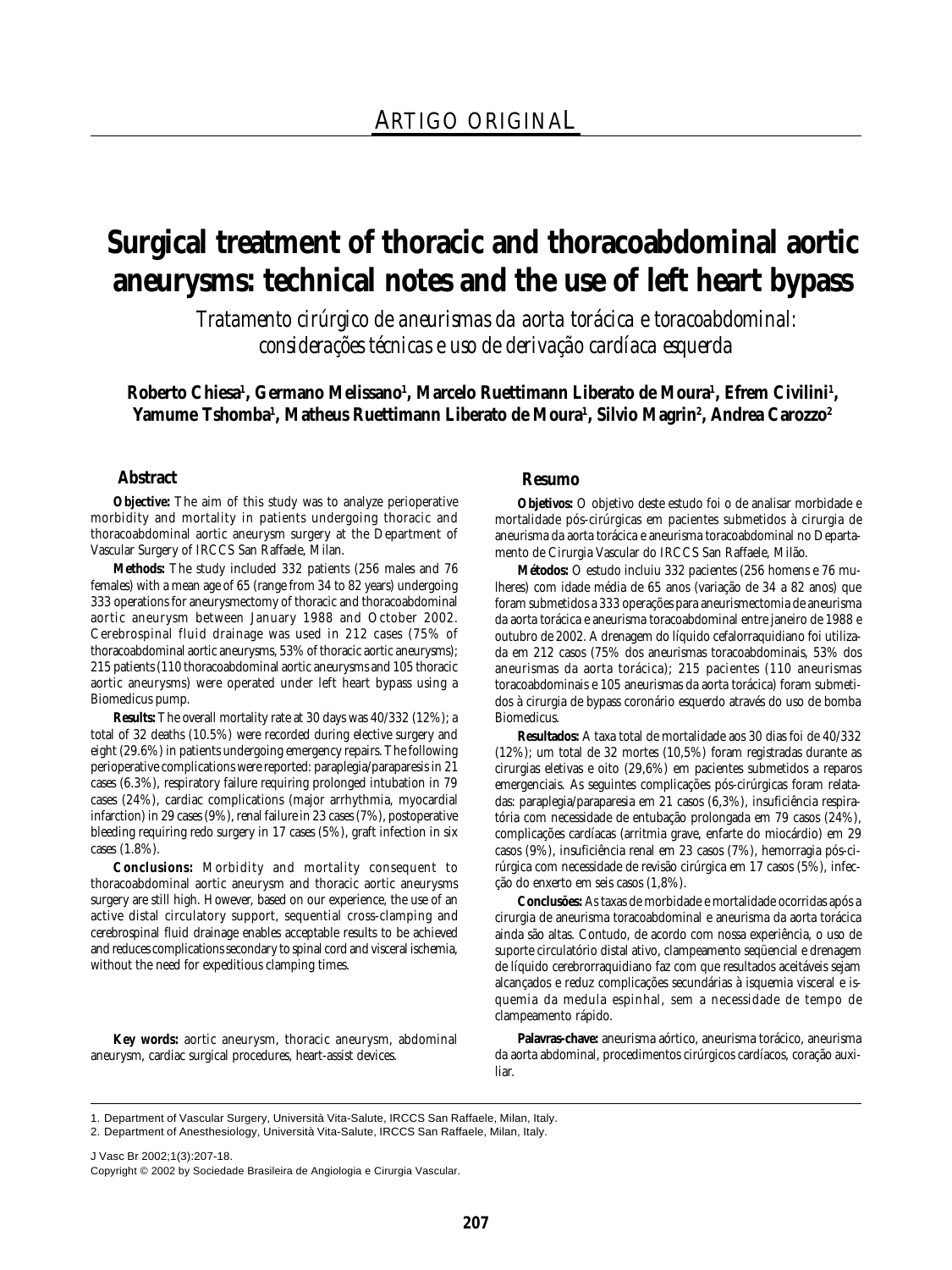Numerous problems are related to the surgical treatment of thoracic and thoracoabdominal aneurysms and their anatomical localization. These problems are secondary to massive blood losses, extensive surgical exposure, radical hemodynamic alterations and mainly to the limited tolerance of organs subject to a temporary ischemia during aortic clamping.

During clamping of the descending aorta, the arterial pressure proximal to the clamp increases rapidly, and this is accompanied by a sudden fall in the pressure distal to the clamped aorta. The high elevation of the cardiac postload results in increased ventricular tension and hence also in preload. This results in an increased right heart pressure and central venous pressure. Such cascade of events leads to a rise in venous pressure and cerebrospinal fluid pressure. As a direct consequence of interrupted aortic flow, the organ below the clamping point is deprived from the normal oxygen intake and energy substrates, and has a reduced removal of cellular catabolites.

The effects of the hypoperfusion affecting the spinal cord, kidneys, intestine and liver are of particular clinical interest (Table 1).1

| Table 1 - | Complications of thoracoabdominal aorta |  |
|-----------|-----------------------------------------|--|
|           | surgery reported in the literature      |  |

| <b>Complications</b>   | Range     | Mean |
|------------------------|-----------|------|
| Paraparesis/plegia     | $4 - 32%$ | 14%  |
| Respiratory failure    | 16-43%    | 32%  |
| AMI                    | $2 - 23%$ | 11%  |
| Renal failure          | 4-37%     | 18%  |
| Multiple organ failure | $2 - 13%$ | 5%   |
| Postoperative bleeding | $3 - 29%$ | 7%   |

AMI: acute myocardial infarction

There are currently several strategies to reduce the duration and extent of tissue ischemia:

- Mechanical devices: including extracorporeal circulation, shunt, sequential cross-clamping, retrograde perfusion and cerebrospinal fluid drainage (CSFD);
- Surgical strategies: including the selective reattachment of intercostal arteries critical for spinal cord perfusion, selected through somatosensory evoked potentials (SEP) or motor evoked potentials (MEP);
- Reduction of metabolic activity: using moderate or profound hypothermia;
- Pharmacological aids: such as the use of mannitol, steroids, scavengers and new agents to prevent spinal cord damage caused by ischemia or reperfusion.

# **Materials and methods**

# *Patients*

A total of 333 operations for descending thoracic aortic or thoracoabdominal aneurysms were carried out from January 1988 and October 2002 at the Vascular Surgery Department of IRCCS S. Raffaele in Milan on 332 patients (256 males and 76 females) with a mean age of 65 years (range 34-82). These included a patient suffering from chronic aortic dissection (Stanford type B) who initially underwent isthmus repair and, three years later, complete replacement of the descending thoracic aorta due to the subsequent dilatation of the distal tract.

Table 2 shows the anatomical distribution of the treated aneurysms.

Aortic repair was performed on thoracic or thoracoabdominal aneurysms with restricted indications until 1993 (symptomatic aneurysms, emergency surgery following rupture, voluminous aneurysms) and subsequently on all patients, extending the indications for surgery to the guidelines set out in the recent literature (Table 3).<sup>2</sup>

Data on the preoperative, intraoperative, and followup periods have been collected for all patients referred to our department with this pathology since January 1993.

**Table 2** - Distribution of cases in this series according to aneurysm size

| <b>Extent of aneurysm</b> | n. of cases | %               |
|---------------------------|-------------|-----------------|
| Thoracic (TAA)            | 168         | 51              |
| Thoracoabdominal (TAAA)   | 164         | 49              |
| Type $I^*$                | 32          | 20 <sup>s</sup> |
| Type II*                  | 50          | 30 <sup>s</sup> |
| Type III*                 | 48          | 29 <sup>s</sup> |
| Type IV*                  | 34          | 21 <sup>s</sup> |

\* Classification according to Crawford

§ Percentage referred to TAAA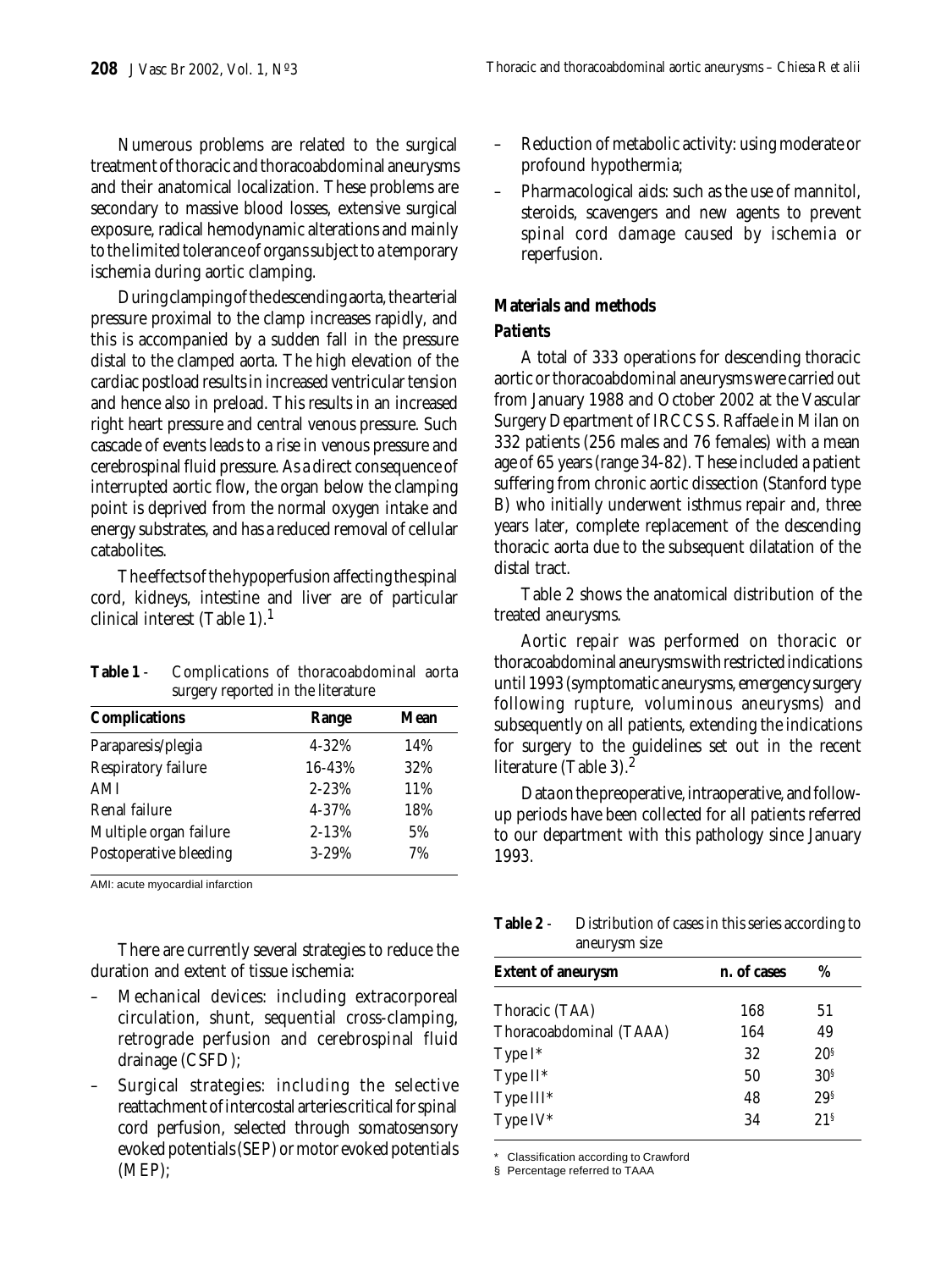| <b>Medical treatment</b>                                                                                                                                                                                                                                                                                                                                                                                                                                                            | <b>Clinical status</b>                                                                                                 |  |
|-------------------------------------------------------------------------------------------------------------------------------------------------------------------------------------------------------------------------------------------------------------------------------------------------------------------------------------------------------------------------------------------------------------------------------------------------------------------------------------|------------------------------------------------------------------------------------------------------------------------|--|
| Control of risk factors<br>Close instrumental follow-up<br>Magnetic resonance, annual CT                                                                                                                                                                                                                                                                                                                                                                                            | Maximum diameter $< 5$ cm                                                                                              |  |
| <b>Relative indication</b><br>Given the scant information available concerning<br>the expansion rate and risk of rupture of aneurysms,<br>the data reported in the literature delegate indica-<br>tions for surgery to the individual Centers depending<br>on their results and surgical series. A clinical and<br>instrumental evaluation of the risk-benefit ratio for<br>each individual case must be made in relation to<br>surgical risk factors and possibilities of rupture. | Maximum diameter between 5-8 cm                                                                                        |  |
| Absolute indication                                                                                                                                                                                                                                                                                                                                                                                                                                                                 | Symptomatic aneurysm<br>Diameter $> 8$ cm<br>Fissured/ruptured<br>Expansion rate $> 1$ cm/year                         |  |
| <b>Surgical risk factors</b><br>Patient's age and clinical status<br>Diabetes mellitus<br><b>Extent of pathology</b><br>Heart, respiratory and renal function                                                                                                                                                                                                                                                                                                                       | <b>Risk of rupture</b><br>Symptomatology<br>Presence of COBP<br>Dissecting aneurysm<br>Max diameter and expansion rate |  |

**Table 3 -** Surgical indication

According to the Società Italiana di Chirurgia Vascolare ed Endovascolare (SICVE) Guidelines

Aneurysm was of atherosclerotic origin in 278 patients (84%). Type B aortic dissection was observed in 46 cases (14%); two cases were treated for paraanastomotic pseudoaneurysm in a previous suprarenal abdominal aortic replacement, one case of mycotic aneurysm in a patient undergoing dialysis and five pseudoaneurysms of the isthmus and descending aorta in patients injured in previous car accidents.

On presentation, 73 patients (22%) were symptomatic (Table 4). Surgery was elective in 92% of cases (305 patients) and urgent in 8% (27 patients).

All patients undergoing elective surgery were submitted to multiplanar scans of the thoracic and abdominal aorta using magnetic resonance (MR) with weighted T1 and T2 SE sequences (Toshiba MRT 50, 0.5 Tesla) and, until December 1994, we used also subtraction digital angiography. From January 1995 onwards, the aorta was only studied using angio-MR + Gd DTPA bolus (GE Med. Syst. Horizon IST) (Figure 1).

Patients selected for surgery were also submitted to cardiological screening using ECG and to examination by a specialist, which was extended, if necessary, using thallium-dipyridamole scintigraphy or echo-stress test in cases of suspected coronary pathology. Those patients with positive results underwent also coronarography,

**Table 4 -** Symptoms on presentation (excluding emergency cases)

| <b>Symptoms</b>     | n. of cases |  |  |
|---------------------|-------------|--|--|
| Chest pain          | 51          |  |  |
| Microembolization   | 9           |  |  |
| Dysphonia           | 5           |  |  |
| Acute renal failure | 4           |  |  |
| <b>Dyspnea</b>      | 3           |  |  |
| Hemoptysis          | 1           |  |  |
| Total symptoms      | 73          |  |  |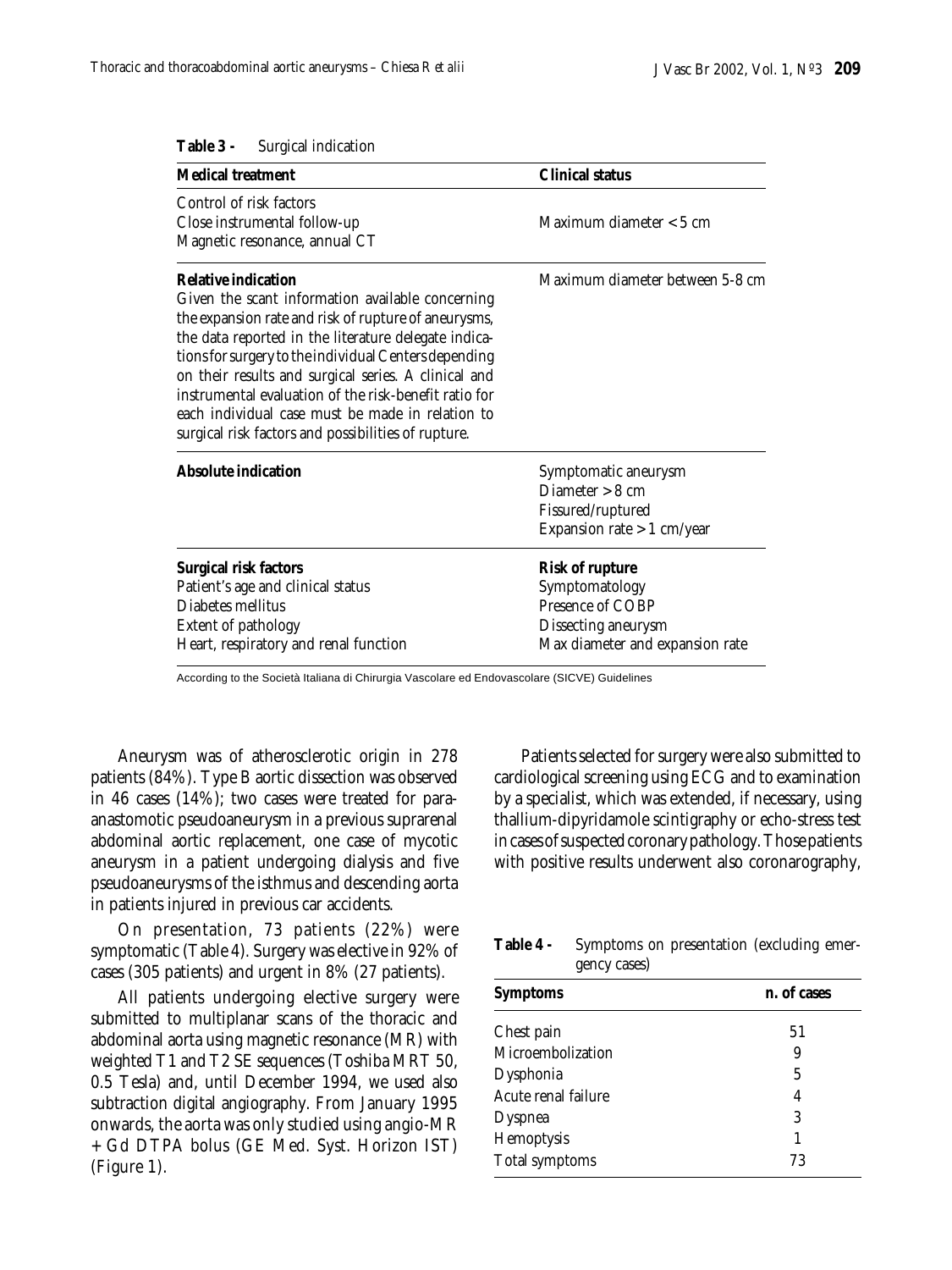

**Figure 1** - Type 2 thoracoabdominal aortic aneurysm using angio-MR.

and possible myocardial revascularization prior to aortic repair.

The systematic preoperative use of TSA color Doppler ultrasonography enabled those patients with surgically relevant carotid stenosis to be identified. They were then submitted to carotid endarterectomy prior to major vascular repair, thus reducing the risk of neurological ischemic events correlated with the radical hemodynamic alterations during aortic surgery.

Routine preoperative screening was completed by assessment of peripheral arterial system using color Doppler ultrasonography of the lower limbs. Lung function was studied using chest X-ray, blood gas analysis and respiratory function tests (FVC, FEV1 and FEV 25-75%).

### *Technique*

The preparation of patients for surgery starts in the ward approximately one hour before admission to the operating room, with the administration of antibiotic prophylaxis (IV cefazolin 2 g.) and premedication (IM scopolamine 0.25-0.5 mg.; oral diazepam 0.1 mg/Kg, IM morphine 0.1 mg/kg). Ten units of concentrated erythrocytes, 10 units of frozen fresh plasma and 10 units of platelet concentrate were available.

Anesthesia was induced using peripheral venous access with a 14G needle cannula in the right arm. In the operating room, an 18G peridural catheter was then positioned at level T6-T7 for perioperative analgesia.

General anesthesia was then induced and the double lumen endotracheal tube (Robertshaw) for monopulmonary ventilation was inserted and monitored using fibroscopy. If compression of the tracheal bifurcation by a voluminous aortic dilatation is present, there is a consequent risk of left main bronchial or aneurysm rupture. In these situations it would be preferable to use a single-lumen tube with a bronchial excluder (Univent).

Mean arterial pressure was monitored by cannulation of the radial and right femoral arteries to control proximal and distal pressure during aortic clamping. The venous accesses were then completed using 4-lumen central catheter in the right subclavian vein and a high capacity 3-lumen catheter in the right internal jugular vein.

The use of a vesical catheter with a thermometric sensor allows body temperature to be monitored in the phase of moderate hypothermia during aortic clamping.

After inserting the subarachnoid catheter for CSFD (14G Tuohy needle) in the intervertebral space between L2 and L3 or L3 and L4, the patient was positioned in the right lateral decubitus (shoulders 60°, pelvis 30°) propped up by a beanbag.

The patient was then sterilized to create an operating field extending from the left axillary cavity to mid thigh and from the spine to the right anterior axillary line.

After executing thoraco-phreno-laparotomy in the 6th intercostal space, with proximal section or resection of the 6th rib when necessary, the aneurysmatic aorta was then isolated (Figure 2). The isolation phase may be facilitated by excluding the left lung. Monopulmonary ventilation is maintained throughout thoracic aorta replacement. In favorable anatomic situations the tendinous center of the diaphragm may be preserved with a limited phrenotomy, which reduces the time required for respiratory weaning<sup>3</sup> (Figure 3).

Special care must be taken when isolating the proximal neck in the thoracic aorta, which can be supported using a vessel-loop. The insertion of a large esophageal probe makes it easier to identify and detach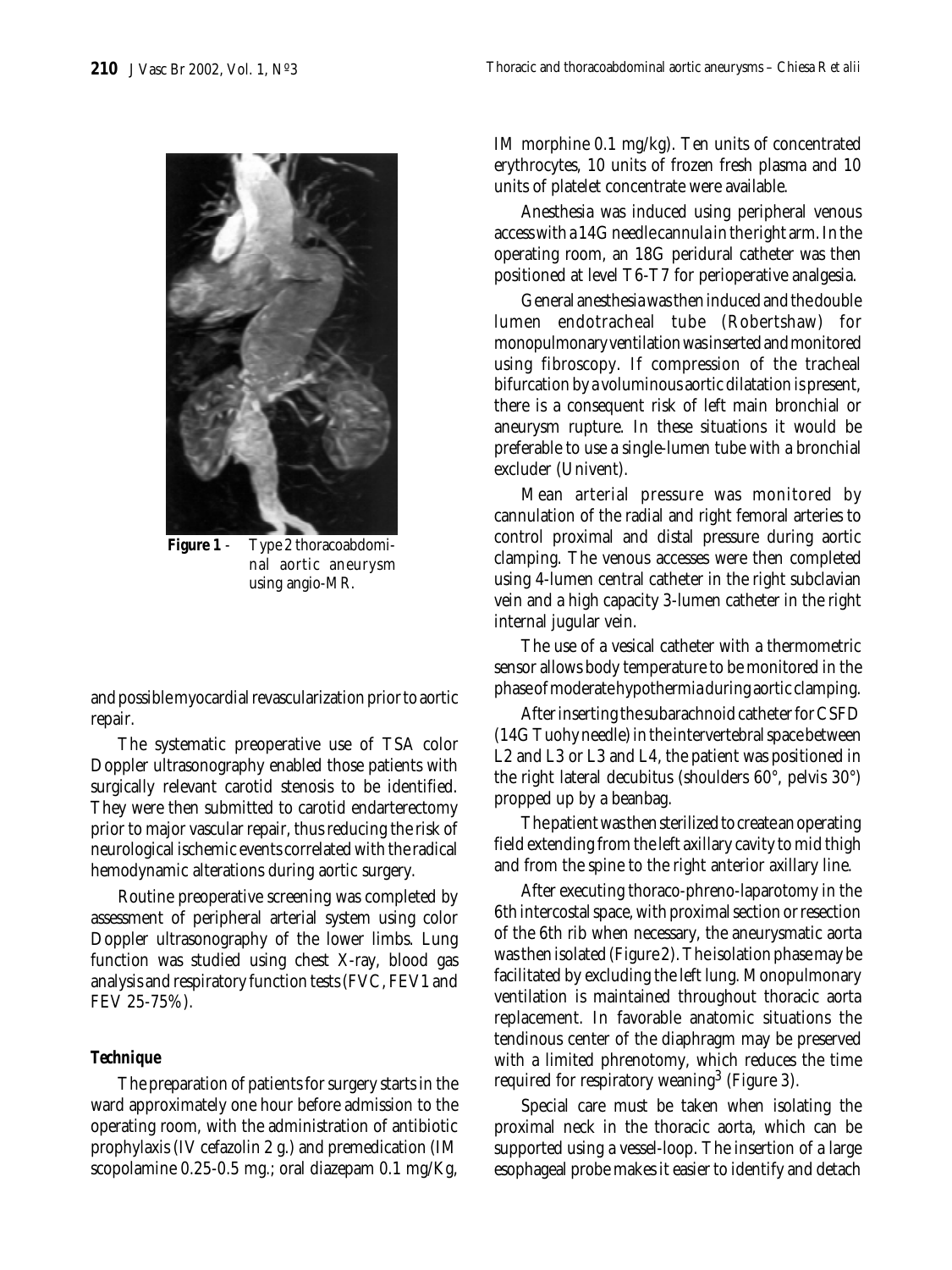

**Figure 2** - Preparation of aneurysm involving the entire thoracoabdominal aorta (Type 2).



**Figure 3** - Limited phrenotomy can reduce respiratory weaning times.

the esophagus from the proximal aortic neck. The vagus and the source of the recurrent nerve must also be identified at this stage since they can be damaged during isolation and clamping maneuvers. Identification and clipping of some "high" intercostal arteries can sometimes facilitate the preparation for the proximal anastomosis, thus reducing aortic bleeding.

The abdominal aorta as far as the bifurcation and the splanchnic vessels at source are identified and isolated using transperitoneal access, with medial visceral rotation after left parietocolic groove resection. This access allows preoperative exploration of the viscera and enables the correct revascularization following aortic reconstruction to be evaluated.

Systemic low-dose heparinization (70 UI/Kg) was used in all patients to prevent embolization and preserve the microcirculation during clamping.

When executing left circulatory assistance, the left atrium was cannulated (32 Fr angled cannula) after making a pericardial incision posterior to the course of the phrenic nerve. In the event of difficult cannulation owing to previous heart surgery or the presence of atrial thrombosis, the pulmonary veins or descending aorta can be cannulated. More recently the descending aorta is the site of choice to proximal cannulation.

Our preferred method for distal perfusion, given its relative simplicity, is the direct cannulation of the subdiaphragmatic aorta (20-24 Fr flexible cannula). A careful evaluation of preoperative CT or angio-MR makes it easier to recognize the ideal site for aortic cannulation, avoiding areas with intraluminal thrombus, which might cause peripheral embolization. This method avoids an inguinal incision and the need to reconstruct the femoral artery (Figure 4).

The circuit is then completed external to the operating field with the interposition of a centrifugal pump and reservoir. In addition to the basal circulation, a heat exchanger can be also associated, together with a supplementary arterial line onto which four 9 Fr occlusion/perfusion catheters (Pruitt-Inhara) are fixed to allow the selective perfusion of visceral arteries (octopus). The body temperature is maintained around 32 °C (moderate hypothermia).

Flow detectors on the circuit allow constant monitoring of bypass flow, enabling better control of distal aortic and visceral perfusion. It is initially kept low (500 ml/min) to avoid retrograde embolization and then increased after aortic clamping. Distal aortic pressure should be about 70 mmHg, a value that is achieved using a mean flow between 1,500 and 2,500 ml/min. These flow rates should correspond to 2/3 of the basal cardiac output measured at the start of surgery.

Sequential cross-clamping is used from the aneurysm proximal tract, and when necessary, has been done between the carotid and left subclavian arteries ensuring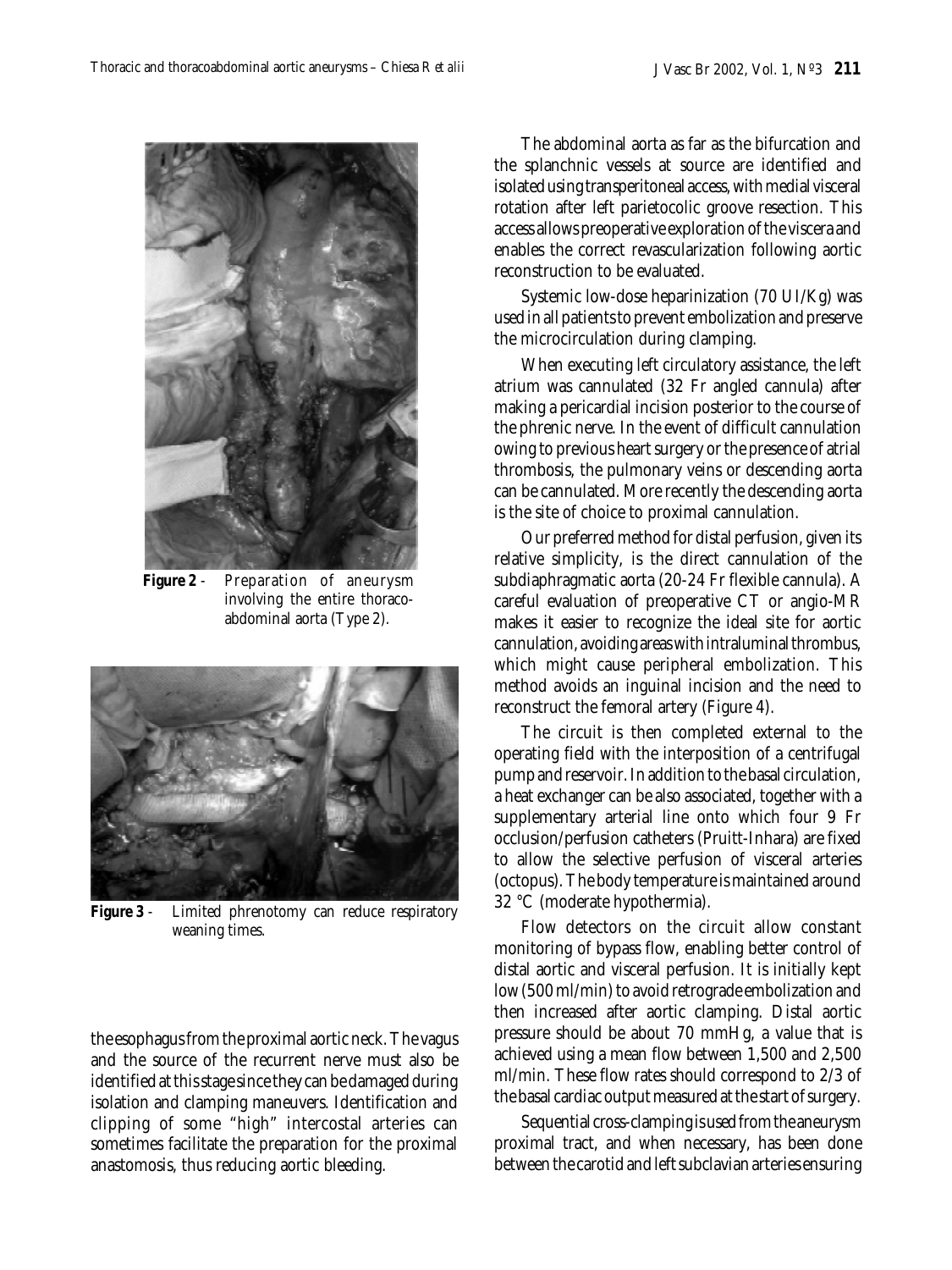

**Figure 4** - Atriodistal cannulation for left bypass with centrifugal pump.

control of aneurysms extending proximally as far as the isthmus. The aorta is resected transversely and the proximal anastomosis is prepared using graft (Dacron woven double velour soaked in collagen) and 3-0 polypropylene thread for all aortic sutures, with reinforcement pledgets (teflon) at points of maximum tension. The complete section of proximal aortic neck allows the anastomosis to be made avoiding esophageal lesions when passing the suture thread (Figure 5).

The clamp is then moved caudally and the aorta is resected at the diaphragm; any "critical" intercostal arteries (T8-L2) are anastomosed at the prostheses by attaching the aortic segment including the source of the vessel (Carrel's patch). The last clamp is positioned on the infrarenal aorta or iliac arteries depending on the aneurysm distal extension. After resecting the abdominal aorta, visceral hematic perfusion is maintained by the pump using occlusion/perfusion catheters (9 Fr) inserted selectively into the splanchnic vessels. Currently we perform perfusion of renal arteries with a cold crystalloid solution and the celiac trunk and superior mesenteric artery receive normothermic blood perfusion.<sup>4</sup>



**Figure 5** - Proximal clamping and complete resection of the aneurysm neck.

The position of visceral vessels generally enables them to be attached to the prosthesis using Carrel's patch. In some cases, the source of the visceral arteries, in particular the left renal artery, was set apart from the aneurysm and required individual anastomosis, either directly or using a graft. During this phase the presence of any lesions creating stenosis at the source of the visceral arteries can be corrected using endarterectomy or bypass. More recently, we have performed direct open stenting during operation in patients with ostial stenosis of visceral arteries (Figure 6).



**Figure 6** - Open stenting of the celiac trunk before introducing the cold perfusion in a type 4 aneurysm.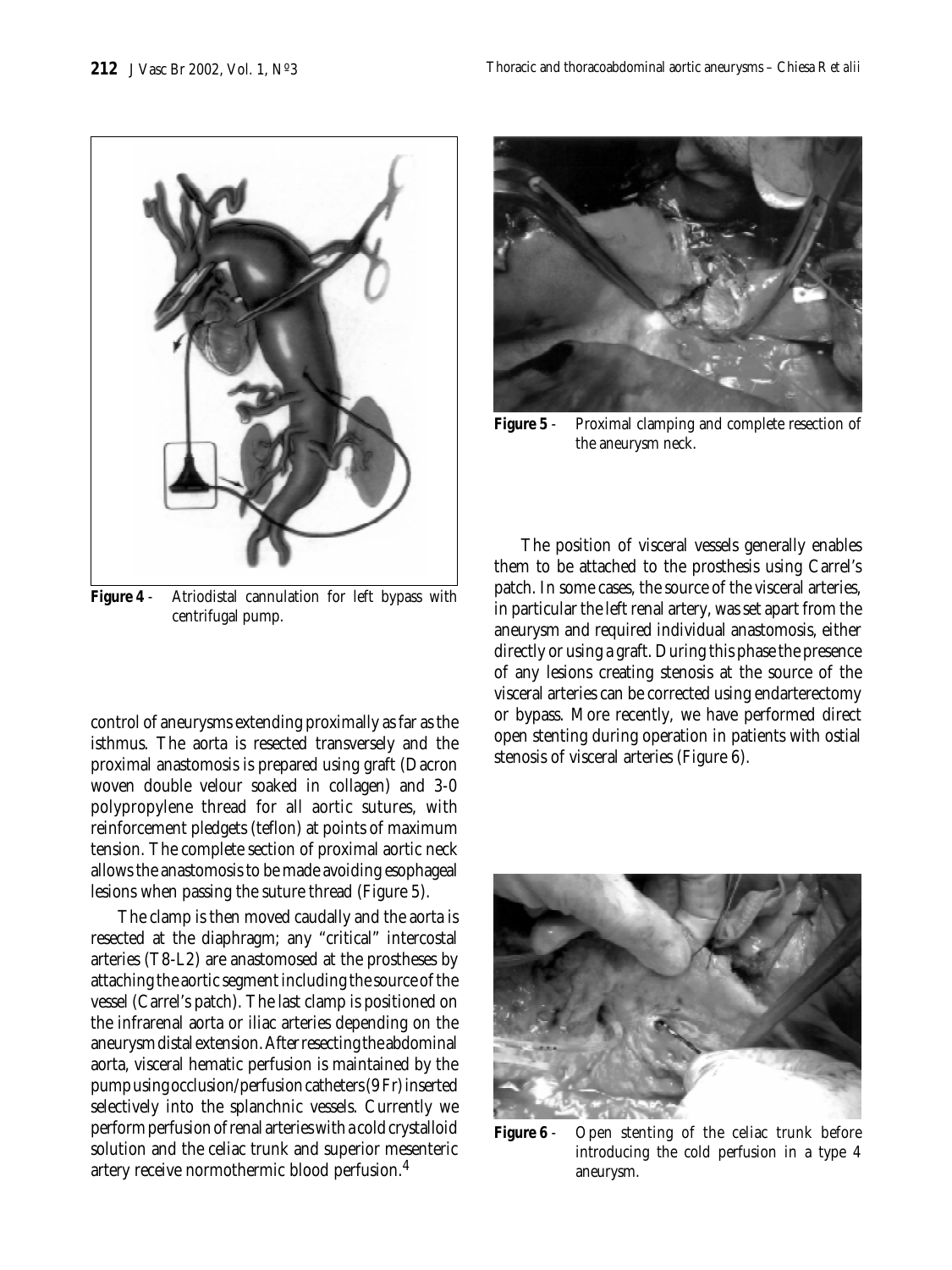Lastly, we proceeded to prepare the anastomosis with the distal aorta (Figure 7).When the aortic dilatation ended at the level of the renal arteries a distal beveled anastomosis was prepared, including the visceral and distal aorta together.

In type 3 and 4 aneurysms we used mainly a less invasive approach with limited phrenotomy, systemic low-dose heparinization (70 IU/Kg), simple aortic clamping and selective cold perfusion of the visceral arteries (superior mesentery and celiac trunk: Ringer lactate +4°C; renal arteries: Ringer 4°C + mannitol 18% 70 ml, 6-methylprednisolone 500 mg in 500 ml).

On completion of the procedure, after the removal of the perfusion cannulae and heparin antagonization using sulfate protamine, careful hemostasis was performed with closure of residual aortic wall covering the graft. The use of biological glue and absorbable knitted fabric of oxidized cellulose or fibrillar collagen may have an important role in obtaining blood-tight anastomosis. Before re-expanding the left lung, two



**Figure 7 -** Final result of a type 2 aneurysm repair, with an aortic left renal artery bypass.

suction thoracic drainage tubes (32 Fr) and one retroperitoneal periprosthetic drainage (Jackson-Pratt) were positioned.

Cerebrospinal fluid drainage (CSFD) and distal aortic perfusion (DAP) were not used in emergency surgery. CSFD was maintained throughout the intraoperative period and for the first three postoperative days, thus keeping cerebrospinal fluid pressure below 10 mm/Hg; this period was extended if neurological deficits appeared.

The instrumental follow-up included chest X-ray, abdominal color Duplex scan (in cases of TAAA) at one month after surgery, angio-MR after three months and a check-up at 6 months and thereafter annually using CT or angio-MR.

## **Results**

#### *Intraoperative data*

Assisted circulation was used in 215 cases in the form of left heart bypass (110 TAAA and 105 TAA), associated with sequential cross-clamping in TAAA. Almost all type IV and some type III TAAA were perfused with cold Ringer solution (34 cases). Deep hypothermia was used in seven cases with circulatory arrest.

The mean aortic clamping time was 48 minutes (range 25-107 min).

The interoperative identification of "critical" intercostal arteries resulted in their reattachment to the body of the prosthesis using Carrel's patch in 62 cases.

In 13 cases the left renal artery was attached separately to the prosthesis (using 6-mm Dacron prostheses in nine cases). Endarterectomy of the visceral artery ostium was performed in 14 cases, four cases underwent preoperative PTA-stenting of the renal arteries; no patients required additional revascularization surgery (bypass). Four patients were treated with intraoperative stenting: two renal arteries, one celiac trunk and one superior mesenteric artery.

Cerebrospinal fluid drainage (CSFD) was used in 212 cases (75% of TAAA, 53% TAA). The mean quantity of fluid drained intraoperatively was 70 ml (range 12-180 ml) and 380 ml (range 5-635 ml) postoperatively. There were a total of 6 intraoperative deaths (four cases of uncontrollable hemorrhage, two cases of cardiac arrest).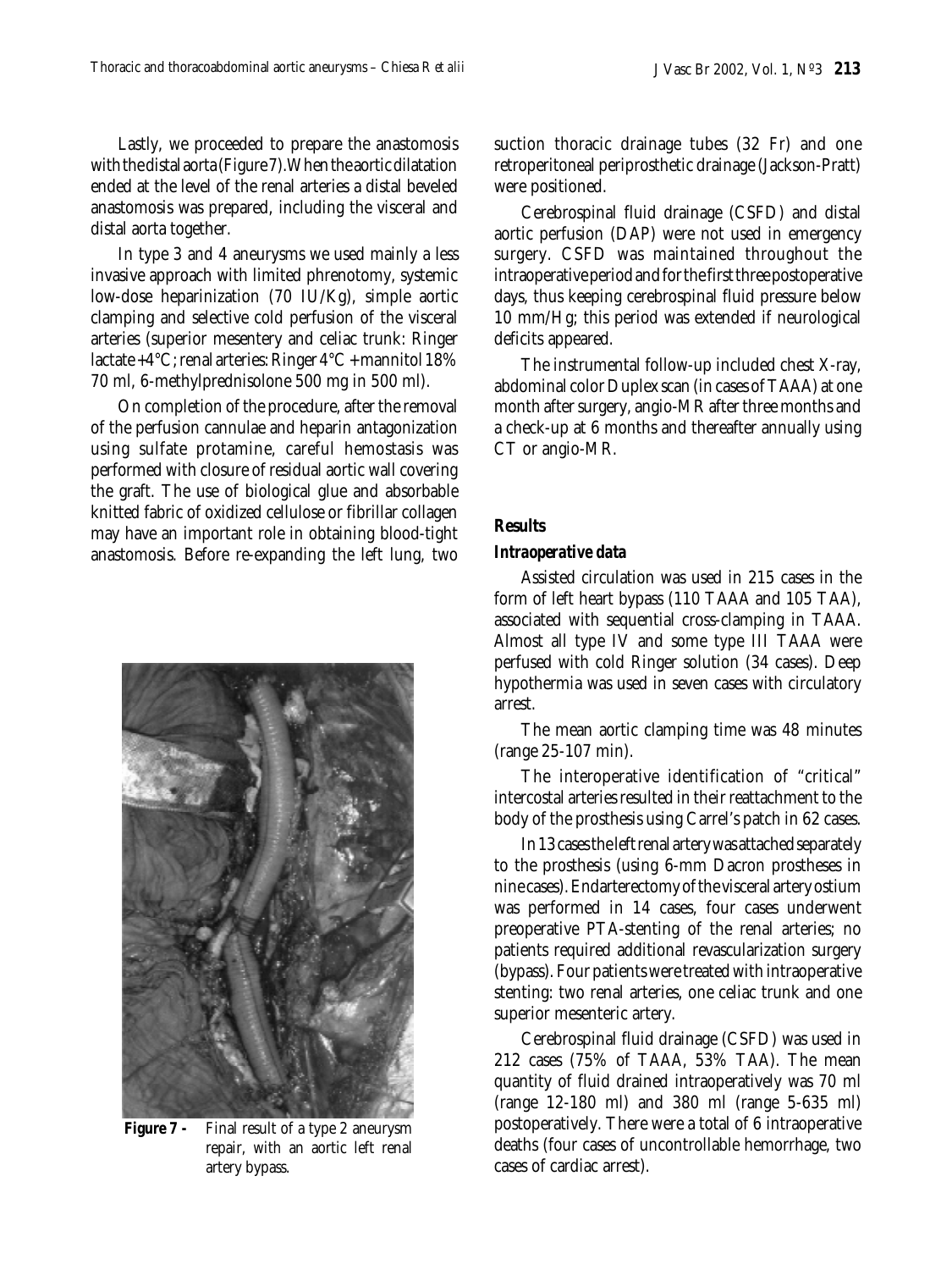#### *Postoperative data*

Overall mortality at 30 days was 40/332 cases (12%), with 32/305 deaths (10.5%) in patients undergoing elective surgery and 8/27 (29.6%) in emergency operations (Table 5).

**Table 5 -** 30-day mortality rates in our series

| <b>Extension</b>        | n. of cases | %               |
|-------------------------|-------------|-----------------|
| Thoracic (TAA)          | 10/168      | $6*$            |
| Thoracoabdominal (TAAA) | 30/164      | 18 <sup>§</sup> |
| Type 1                  | 6/32        | 19              |
| Type 2                  | 13/50       | 26              |
| Type 3                  | 6/48        | 13              |
| Type 4                  | 3/34        | 9               |

\* Referred to TAA, § referred to TAAA

The causes of death were: multiple organ failure in 12 cases, bleeding in 11 cases, cardiac complications in nine cases; systemic embolization in four cases, cerebral ictus, intraoperative aortic thrombosis, synchronous aneurysm rupture and visceral aortic patch rupture in one case, respectively.

The following major complications were reported: respiratory failure requiring prolonged intubation in 79 patients (24%); renal failure in 23 (7%), temporary hemodialysis in 14 cases, bleeding requiring redo surgery in 17 (5%); paraplegia/paraparesis in 21 patients (6.3%) (Table 6), associated in one case with complete thrombosis of basilar artery aneurysm that was not diagnosed prior to surgery, cardiac complications (major arrhythmia, myocardial infarction) in 29 patients (9%) and 6 cases of prosthetic infection (1.8%) related to chylothorax in one patient.

#### **Discussion**

#### *Indications*

Since results of surgical repair of thoracic and thoracoabdominal aneurysms have gradually improved over the past few years, the indications for treatment based essentially on the size of the aneurysm are increasingly inadequate. Several authors have recently looked for a more personalized risk/benefit ratio of

| n. of cases | %                 |
|-------------|-------------------|
|             |                   |
| 5/168       | $3.0*$            |
| 16/164      | 10.0 <sup>s</sup> |
| 4/32        | 12.5              |
| 8/50        | 16.0              |
| 3/48        | 6.0               |
| 1/34        | 3.0               |
|             |                   |

**Table 6** - Neurological morbidity rate in our series

\*Referred to TAA; § referred to TAAA

surgery based on objective data.<sup>5,6</sup> From these studies we conclude that, in addition to the real dimensions (based on 3D reconstructions), the risk of rupture is aggravated by old age, the co-presence of chronic obstructive bronchopulmonary disease and symptoms related to the aneurysm. This risk of rupture must however be compared with cofactors that aggravate the risk of surgery, in particular old age, the presence of symptoms correlated with aneurysm and preoperative renal insufficiency (Figure 8).7

#### *Left heart bypass*

Results of surgery on thoracic and thoracoabdominal aorta secondary to aneurysmatic pathology have markedly improved since 1965, when S.E. Crawford introduced the inclusion technique which, by significantly reducing surgical time, allowed repair to be done by simple clamping.<sup>8-10</sup>

After these pioneering results, a number of additional methods of organ protection were introduced, and as a result no other field of vascular surgery possesses such a wide variety of surgical techniques. This diversity is mainly based on the persistent risk of perioperative organ damage (in particular, the spinal cord and kidneys) and on the multifactorial nature of these severe events. Extremely divergent data continue to be reported in the literature concerning the incidence of paraparesis/ paraplegia and postoperative renal failure (Table 1).

There are two diverse schools advocating antithetical methods of organ protection. The lack of a precise etiopathogenetic definition gives equal authority to both of them, which have developed over the past two decades, with comparable results (Table 7, Table 8).<sup>11-19</sup> Some authors state the need to maintain adequate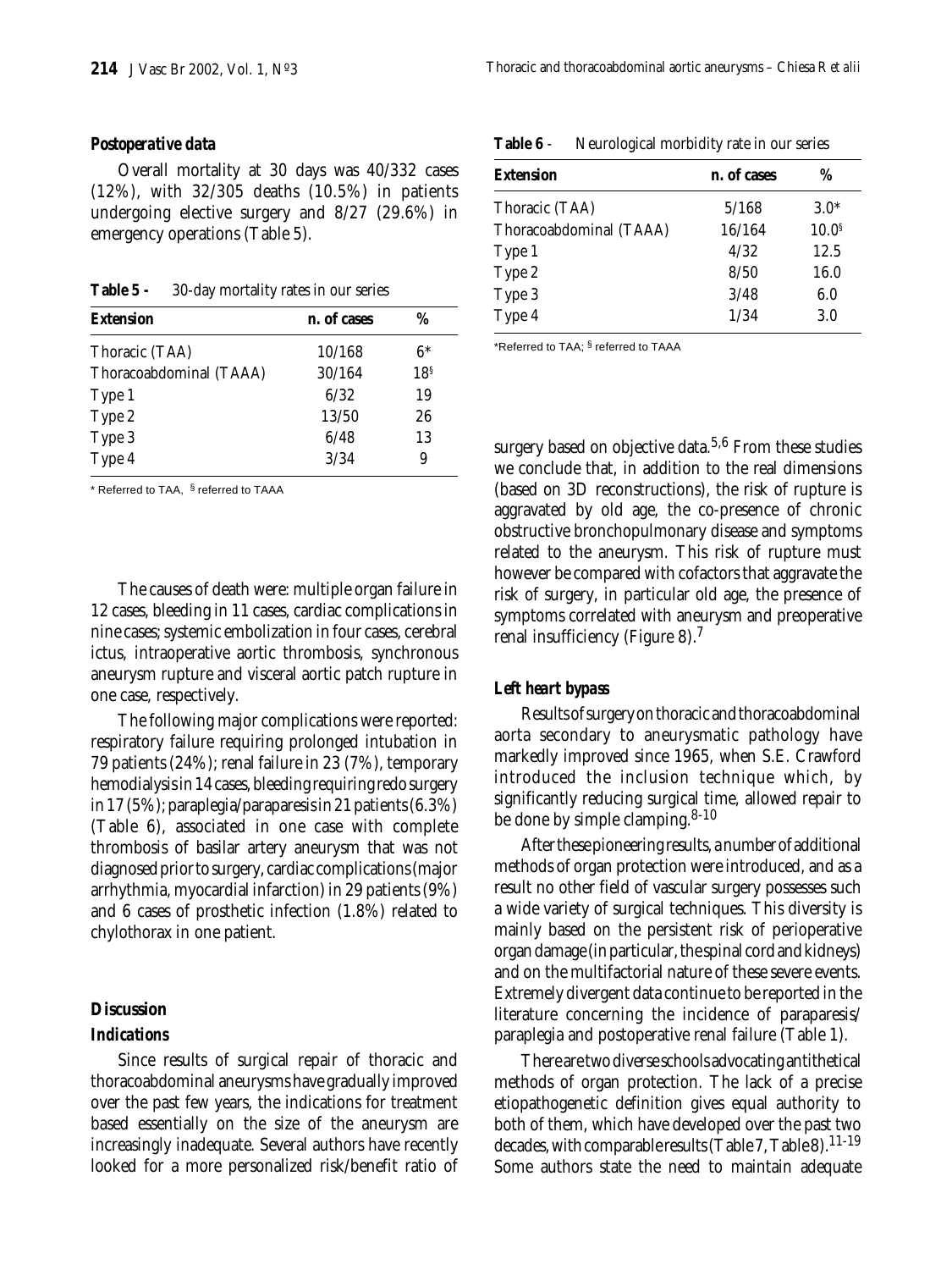

**Figure 8** - A,B) Stratification risk curves for onset of postoperative complications following TAAA repair.

visceral and spinal cord perfusion during aortic clamping (passive shunts, extracorporeal circulation methods, fluid drainage, reattachment of critical intercostal arteries, intrathecal administration of vasodilators).11,15,17,19-21 In contrast, others prefer to use simple aortic clamping (clamp and sew) convicted that more rapid surgery results in a lower percentage of complications.11,12,14-16

However, all the series reported agree on the close correlation between aortic clamping time and the risk of spinal cord injury, as was clearly demonstrated by Crawford in a series of 1,509 patients (Figure 9).

Likewise, prolonged aortic clamping (> 100 min) and the presence of preoperative renal dysfunction are predictive factors for the onset of acute postoperative renal failure. All authors agree that this severe complication drastically reduces (*P* < 0.001) the shortterm and long-term<sup>22</sup> survival of operated patients.

The technique of assisted circulation was initially proposed by Cooley et al.23 in 1957 using left heart bypass.

Utilization of left heart bypass allows a mean distal perfusion pressure to be obtained, which is higher than 60 mm/Hg during sequential aortic cross-clamping.

| <b>Clamp and Sew</b>     |             |                       |                                       |                          |
|--------------------------|-------------|-----------------------|---------------------------------------|--------------------------|
| <b>Series</b>            | n. of cases | Paraplegia<br>$n$ (%) | <b>Renal insufficiency</b><br>$n$ (%) | <b>Mortality</b><br>n(%) |
| Cambria <sup>11</sup>    | 170         | 12(7.0)               | 16(9.4)                               | 16(9.5)                  |
| $G$ rabitz <sup>12</sup> | 260         | 39(15.0)              | 27(10.4)                              | 37 (14.2)                |
| Coselli <sup>13</sup>    | 574         | 32(5.6)               | 33(5.7)                               | 28 (4.9)                 |
| Acher <sup>14</sup>      | 110         | 12(11.0)              | 3(2.7)                                | 8(7.3)                   |
| Crawford <sup>15</sup>   | 1,251       | 178 (14.2)            | 235 (18.8)                            | 100(8)                   |
| Hollier <sup>16</sup>    | 150         | 6(4.0)                | 4(9.3)                                | 11(7.3)                  |
| Total                    | 2,515       | 279 (11.0)            | 318 (12.6)                            | 200 (7.9)                |

**Table 7 -** Results of TAAA surgery using simple clamping method reported in the literature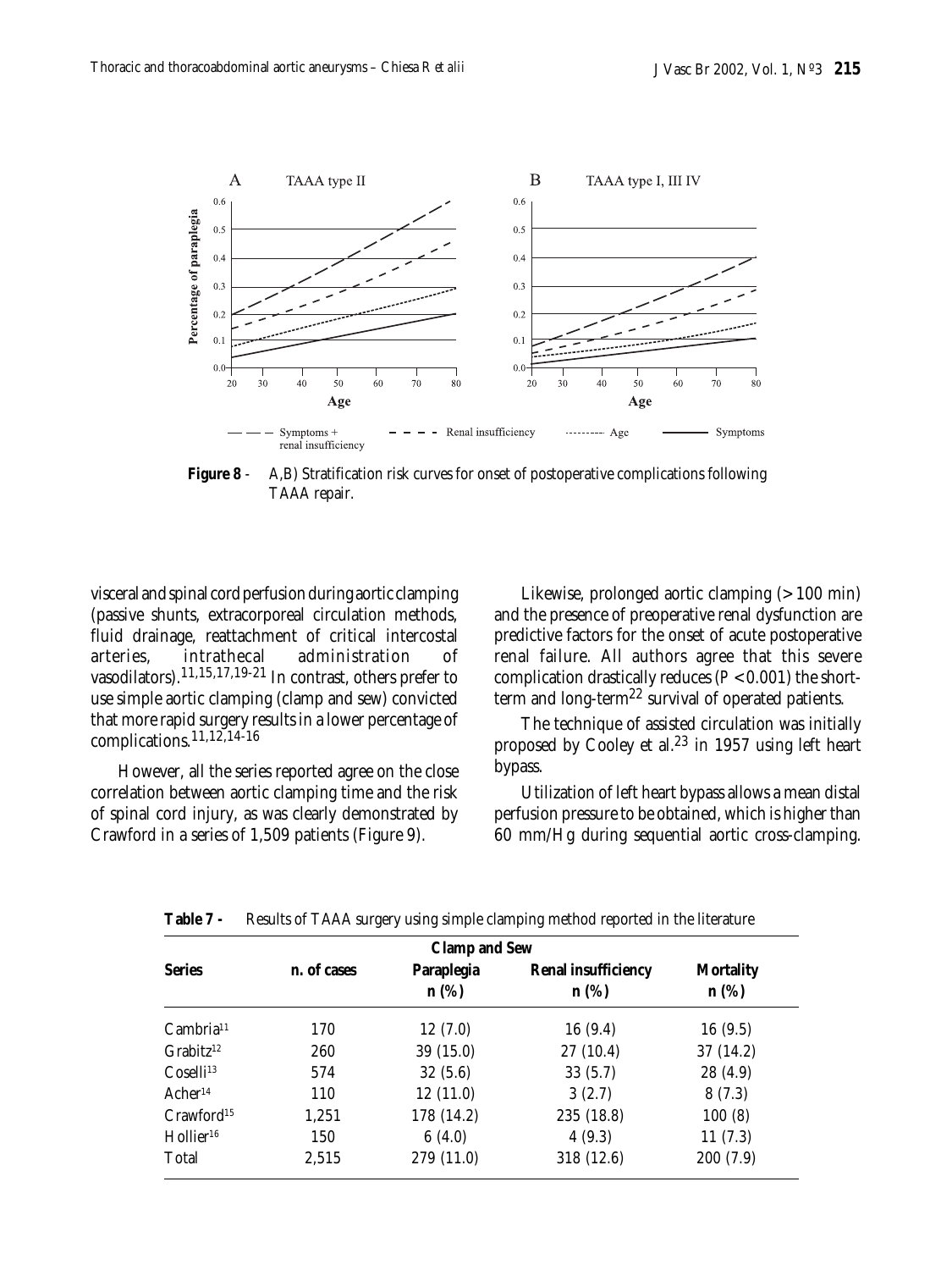| <b>Clamp and Sew</b>   |             |                    |                                       |                             |
|------------------------|-------------|--------------------|---------------------------------------|-----------------------------|
| <b>Series</b>          | n. of cases | Paraplegia<br>n(%) | <b>Renal insufficiency</b><br>$n$ (%) | <b>Mortality</b><br>$n$ (%) |
| Safi <sup>17</sup>     | 186         | 12(7.0)            | 22(15.1)                              | 18(9.6)                     |
| Coselli <sup>18</sup>  | 312         | 15(4.8)            | 33(10.6)                              | 16(5.1)                     |
| Schepens <sup>19</sup> | 50          | 5(10.0)            | 5(10.0)                               | 4(8.0)                      |
| Svensson <sup>15</sup> | 258         | 56 (21.7)          | 34 (13.2)                             | 23(8.9)                     |
| Total                  | 806         | 88 (10.9)          | 94 (11.6)                             | 61(7.5)                     |

**Table 8 -** Results of TAAA surgery using distal aortic perfusion method reported in the literature

The employment of selective additional perfusion of visceral arteries, using occlusion/perfusion catheters linked to the pump (Octopus), enables the entire replacement of thoracoabdominal aorta to be made with continuous visceral perfusion. By using these additional methods, the duration of "hot" visceral ischemia (in particular, renal ischemia) is reduced to few minutes (range 2-7 min in our series) required to explore and cannulate the arterial openings with perfusion catheters. By augmenting the duration of clamping tolerance, visceral perfusion contributes to a higher level of surgical accuracy and precision.

A reduction in left ventricular tension is also achieved with this method, which decreases preload and prevents hypertension of the proximal aorta. This hemodynamic control cannot be achieved with the same efficacy by



**Figure 9** - Risk of paraplegia correlated with aortic clamping time.

extraluminal shunt systems,  $24.25$  unless vasodilators are used (sodium nitroprusside and/or anesthetic drugs).  $26$ Moreover, blood flow is not constant along the shunt but depends on various concomitant factors, such as the tube diameter, the presence of kinking and the "driving force" in the proximal aorta.<sup>27</sup>

An additional advantage of left heart bypass is the possibility of connecting a heat exchanger to the circuit, thus allowing homeothermia/moderate hypothermia to be achieved during surgery. On completion of aortic reconstruction, prior to decannulation, this exchanger also enables the patient's physiological temperature to be restored, thus diminishing the risk of coagulation disorders and cardiac arrhythmia.

Left circulatory assistance is generally supported by a centrifugal pump, unless the patient has undergone full heparinization. First described by Rafferty & Kletschka<sup>28</sup> in 1968 and introduced into clinical practice in 1975, this kinetic pump offers several advantages compared to traditional methods (Roller pump). The kinetic energy transmitted to the blood is generated by the high-speed rotation of a series of coaxial cones, producing a hematic vortex identical to a cyclone. The Bio Console motor interacts with a magnet fitted to the base of the cones which regulates the speed of revolution: increased velocity means an increased centrifugal force of blood and hence an increased output. The cones are designed to minimize the traumatic lyses of red blood cells. Owing to the dynamics generating the hematic vortex, any potentially thrombogenic element is trapped at the tip of the cones (the eye of the cyclone), thus preventing its emission into the circulation. Lastly, the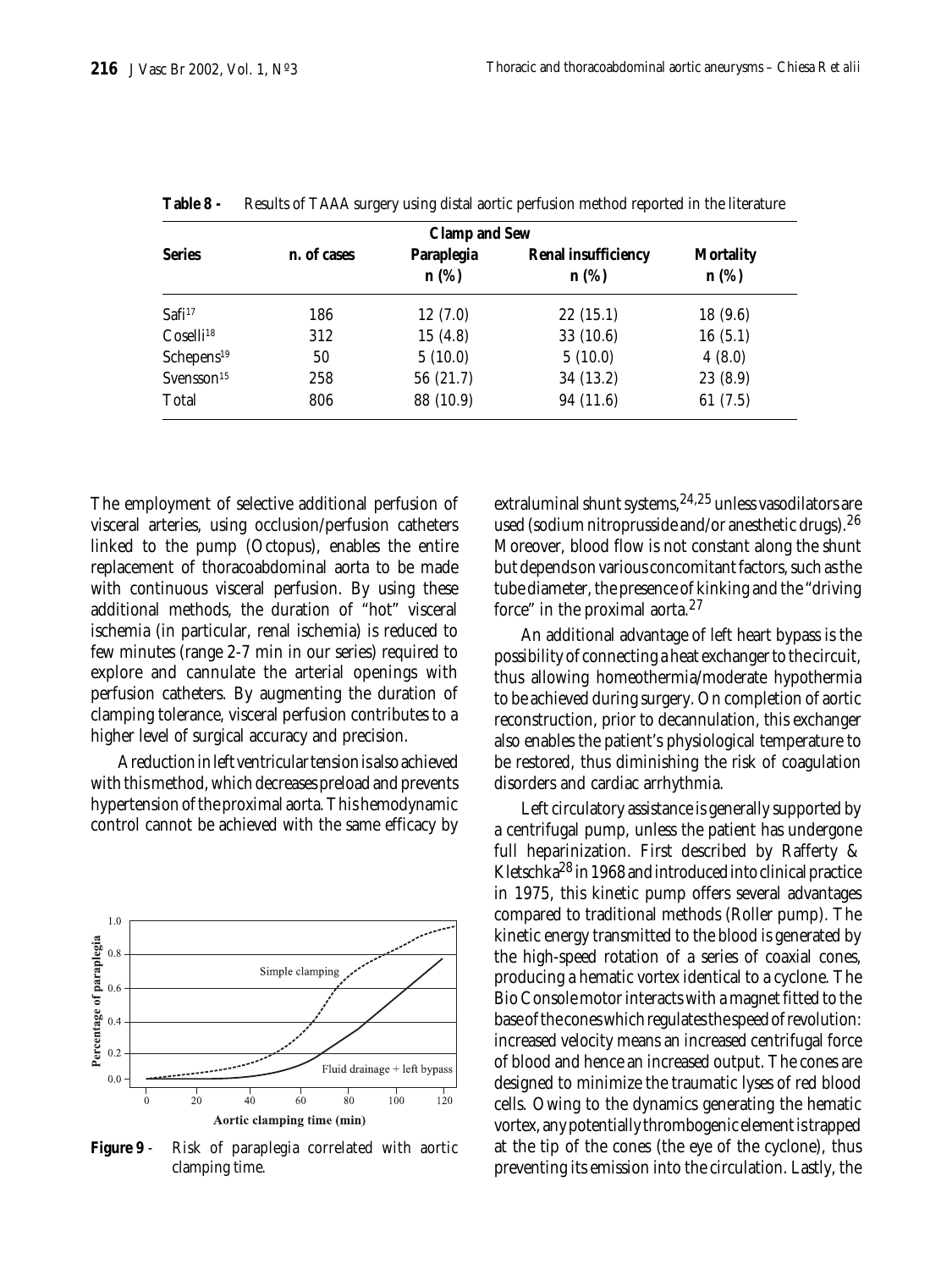circuit is fitted with a filter thus guaranteeing the complete safety of the system.

Although the preliminary results were often divergent in small series of patients,<sup>29-33</sup> it is now clear that, if executed using left heart bypass and sequential aortic cross-clamping, distal aortic perfusion (DAP) exerts a protective effect on the kidneys and spinal cord in the event of prolonged aortic clamping.  $34-40$ 

#### **Conclusions**

Our personal experience confirms that the use of DAP in the form of left heart bypass with Biomedicus pump and sequential cross-clamping, associated with cerebrospinal fluid drainage, allowed us to achieve complication rates comparable to international experience.

In spite of the technical evolution in the past twenty years, aneurysmatic pathologies of thoracic and thoracoabdominal aorta continue to represent a challenge for vascular surgeons, owing to the complexity of their surgical repair and perioperative management.

#### **References**

- 1. Panneton JM, Hollier LH. Nondissecting thoracoabdominal aortic aneurysms: Part I. Ann Vasc Surg 1995;9:503-14.
- 2. Linee guida SICVE. Aneurismi toracici e toracoaddominali. G Ital Chir Vasc 2001;8 Suppl 3:1-14.
- 3. Safi HJ. How I do it: thoracoabdominal aortic aneurysm graft replacement. Cardiovasc Surg. 1999;7(6):607-13.
- 4. Koksoy C, LeMaire SA, Curling PE, et al. Renal perfusion during thoracoabdominal aortic operations: cold crystalloid is superior to normothermic blood. Ann Thorac Surg 2002;73(3):730-8.
- 5. Juvonen T, Ergin MA, Galla JD, et al. Prospective study of the natural history of thoracic aortic aneurysms. Ann Thorac Surg. 1997;63(6):1533-45.
- 6. LeMaire SA, Miller III CC, Conklin LD, Schmittling ZC, Koskoy C, Coselli JS. A new predictive model for adverse outcomes after elective thoracoabdominal aortic aneurysm repair. Ann Thorac Surg 2001;71:1233-8.
- 7. LeMaire SA, Miller CC 3rd, Conklin LD, Schmittling ZC, Koksoy C, Coselli JS. A new predictive model for adverse outcomes after elective thoracoabdominal aortic aneurysm repair. Ann Thorac Surg. 2001;71(4):1233-8.
- 8. Crawford ES, Crawford JL. Disease of the aorta including an atlas of angiographic pathology and surgical technique. Baltimore: William & Wilkins; 1984.
- 9. Crawford ES, Coselli JS. Thoracoabdominal aneurysm surgery. Semin Thorac Cardiovasc Surg 1991;3:300-22.
- 10. Coselli JS. Suprarenal aortic reconstruction-perioperative management: Patient selection, patient workup, operative management, and postoperative management. In: Rutherford RB, editor. Semin Vasc Surg 1992;5(3):146-56.
- 11. Cambria RP, Davison JK, Carter C, et al. Epidural cooling for spinal cord protection during thoracoabdominal aneurysm repair: a five year experience. J Vasc Surg 2000;31(6):1093-102.
- 12. Grabitz K, Sandmann W, Stuhmeier K, et al. The risk of ischemic spinal cord injury in patients undergoing graft replacement for thoracoabdominal aortic aneurysms. J Vasc Surg 1996;23:230-40.
- 13. Coselli JS. Recent advances in surgical treatment of thoracoabdominal aortic aneurysms. In: Chiesa R, Melissano G, editors. Gli aneurismi dell'aorta addominale. Milano: Europa Scienze Umane Editrice; 1996. p.269-84.
- 14. Acher CW, Wynn MM, Hoch JR, Popic P, Archibald J, Turnipseed WD. Combined use of cerebral spinal fluid drainage and naloxone reduces the risk of paraplegia in thoracoabdominal aneurysm repair. J Vasc Surg 1994;19: 236-48.
- 15. Svensson LG, Crawford ES, Hess KR, Coselli JS, Safi HJ. Experience with 1509 patients undergoing thoracoabdominal aortic operations. J Vasc Surg 1993;17:357-70.
- 16. Hollier LM, Money S, Naslund T, et al. Risk of spinal cord dysfunction in patients undergoing aortic replacements. Am J Surg 1992;164:210-4.
- 17. Safi HJ, Campbell MP, Miller III CC, et al. Cerebral Spinal fluid drainage and distal aortic perfusion decrease the incidence of neurological deficit: the results of 343 descending and thoracoabdominal aortic aneurysm repairs. Eur J Vasc Endovasc Surg 1997;14:118-24.
- 18. Coselli JS, LeMaire SA. Left heart bypass reduces paraplegia rates after thoracoabdominal aortic aneurysm repair. Ann Thorac Surg 1999;67:1931-4.
- 19. Schepens M, Defauw J, Hamerlijnck R, Vermeulen F. Use of left heart bypass in the surgical repair of thoracoabdominal aortic aneurysms. Ann Vasc Surg 1995;9:327-38.
- 20. Svensson LG, Stewart RW, Cosgrove DM 3rd, et al. Intrathecal papaverine for the prevention of paraplegia after operation on the thoracic or thoracoabdominal aorta. J Thorac Cardiovasc Surg 1988;96:823-9.
- 21. Safi HJ, Miller III CC, Carr C, Iliopoulos DC, Dorsay DA, Baldwin JC. Importance of intercostal artery reattachment during thoracoabdominal aortic aneurysm repair. J Vasc Surg 1998;27:58-68.
- 22. Svensson LG, Crawford ES, Hess KR, Coselli JS, Safi HJ. Thoracoabdominal aortic aneurysms associated with celiac, superior mesenteric, and renal artery occlusive disease: methods and analysis of results in 271 patients. J Vasc Surg 1992:16; 378-90.
- 23. Cooley DA, Belmonte BA, DeBakey ME. Temporary extracorporeal circulation in the surgical treatment of cardiac and aortic disease. Report of 98 cases Ann Surg 1957;145: 898-914.
- 24. Lawrence GH, Hessel EA, Sauvage LR, Krause AH. Results of the use of the TDMAC-heparin shunt in the surgery of aneurysms of the descending thoracic aorta. J Thorac Cardiovasc Surg 1977;73:393-8.